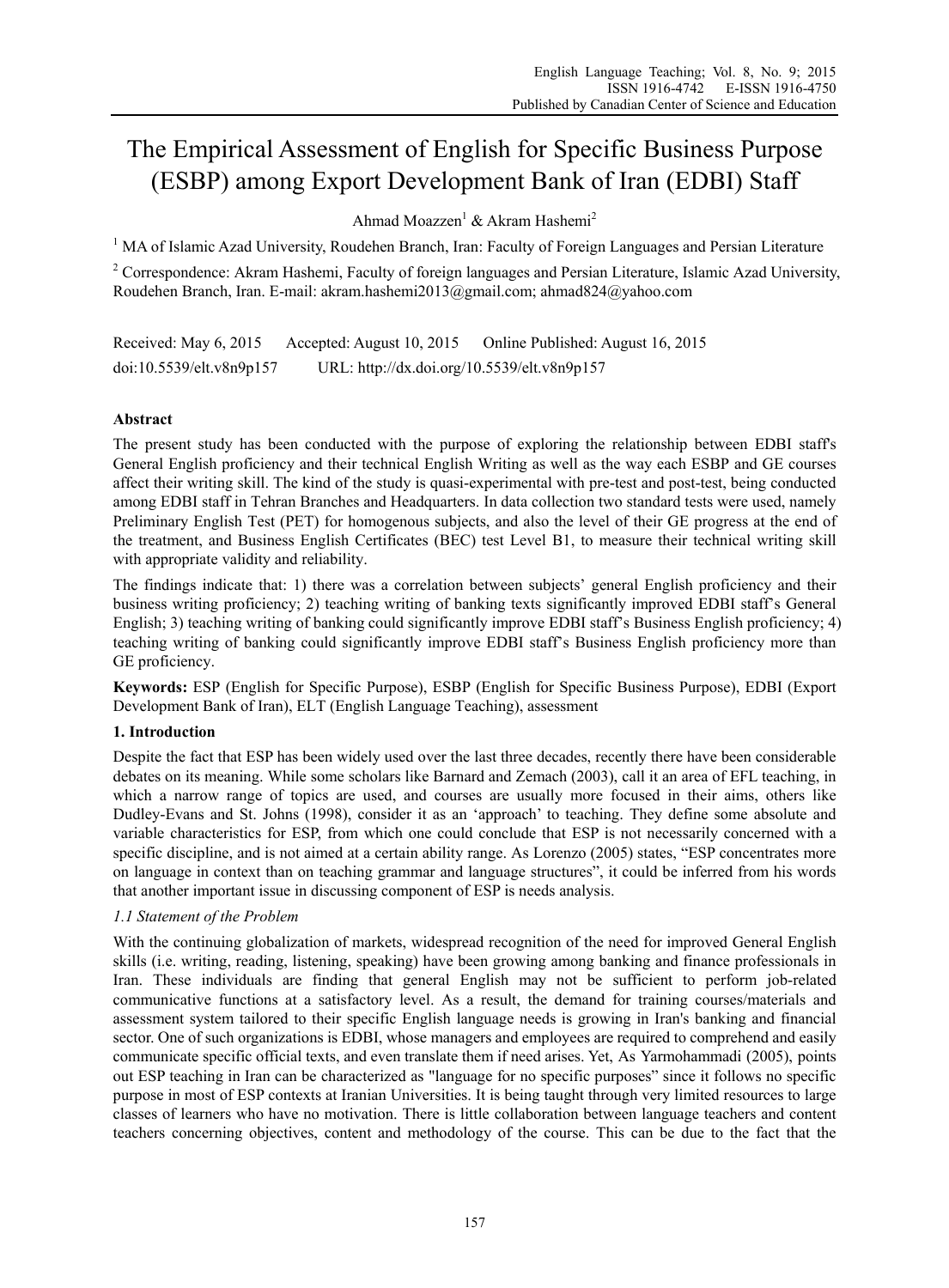content of the ESP textbooks are not designed to address the learning needs and expectations of Iranian students. That is, the ESP teachers have access to few materials, including some basic titles on each level, providing ESP vocabulary and reading development, without developing all the skills equally and with little attention to the learners' needs.

# *1.2 Research Questions*

1. Is there any significant relationship between General English proficiency and the ability at business /banking writing?

2. Does teaching writing of banking texts significantly improve EDBI staff's General English?

3. Does teaching writing of banking texts significantly improve EDBI staff's business English proficiency?

4. Does teaching writing of banking texts significantly improve General English proficiency more than business English proficiency?

Therefore, this study is hoped to pave the way of establishing a mixed course of General English and ESP course in EDBI to relate staff's General English knowledge to their field of duty. This is supposed to be done by improving their General English proficiency, focusing on business/banking English, in an ESP context in order to enable them to produce technical texts, respecting different fields of international banking affairs, namely foreign transactions, and content-based subject matters in their daily professional duties.

# **2. Review of Related Literature**

In order to come to a better understanding of the nature of ESP and its relation with ELT in general, Hutchinson and Waters's (1987) Tree of ELT can be very helpful. In fact this tree is a classification of language teaching sub-branches and how they are related to each other. Here a simplified version of simplified Tree of ELT which is extracted from wen (1996).

# *2.1 English for Specific Business Purposes (ESBP)*

Therefore, as Dudley-Evans and St John (1998) explain, it is endowed with the some absolute characteristics as: 1) it is designed to meet specific needs of the learners; 2) it makes uses of the underlying methodologies and activities of the disciplines it serves; and 3) it is centered on the language (grammar, lexis, and register), skills, discourse and genres appropriate to these activities. On the other hand as Ellis and Johnson (1994) suggest that Business English implies the definition of a specific language corpus and highlights particular kinds of communication in a specific context. They believe that what makes Business English different from other varieties of ESP is that "it is often a mix of specific content (relating to a particular job area or industry), and general content (relating to general ability to communicate more effectively, albeit in business situations" (Ellis & Johnson, 1994).

# *2.2 Features of ESBP Language*

Comparatively, as Ellis and Johnson (1994) state, the language of Business English as a special area of ESP has its unique features as follows:

**1. Sense of purpose.** They (1994), believe that a sense of purpose can be regarded as the most important characteristic of exchanges in the context of business meetings, telephone calls and discussions (ibid: 7). In this sense, all the settings in EBP reflect strong business purposes, that is the language is used to achieve an end or a result, and a successful outcome to the business transaction or event, reflects successful use of EBP.

**2. Social aspects**. Based on what Ellis and Johnson (1994) point out, in the special contexts of international business, there should be some courtesy to be maintained, tht is, since there is a need for an internationally accepted way of doing things, social contacts are often highly ritualized so that people from different cultures and with different first languages, can quickly feel more comfortable with each another.

**3. Clear communication**. As Ellis and Johnson (1994) have noted, another characteristic of EBP language is that in business contexts, the language should be both clear in meaning and concise in delivery. In other words, information should be conveyed with minimum risk of misunderstanding and the time for processing also needs to be short.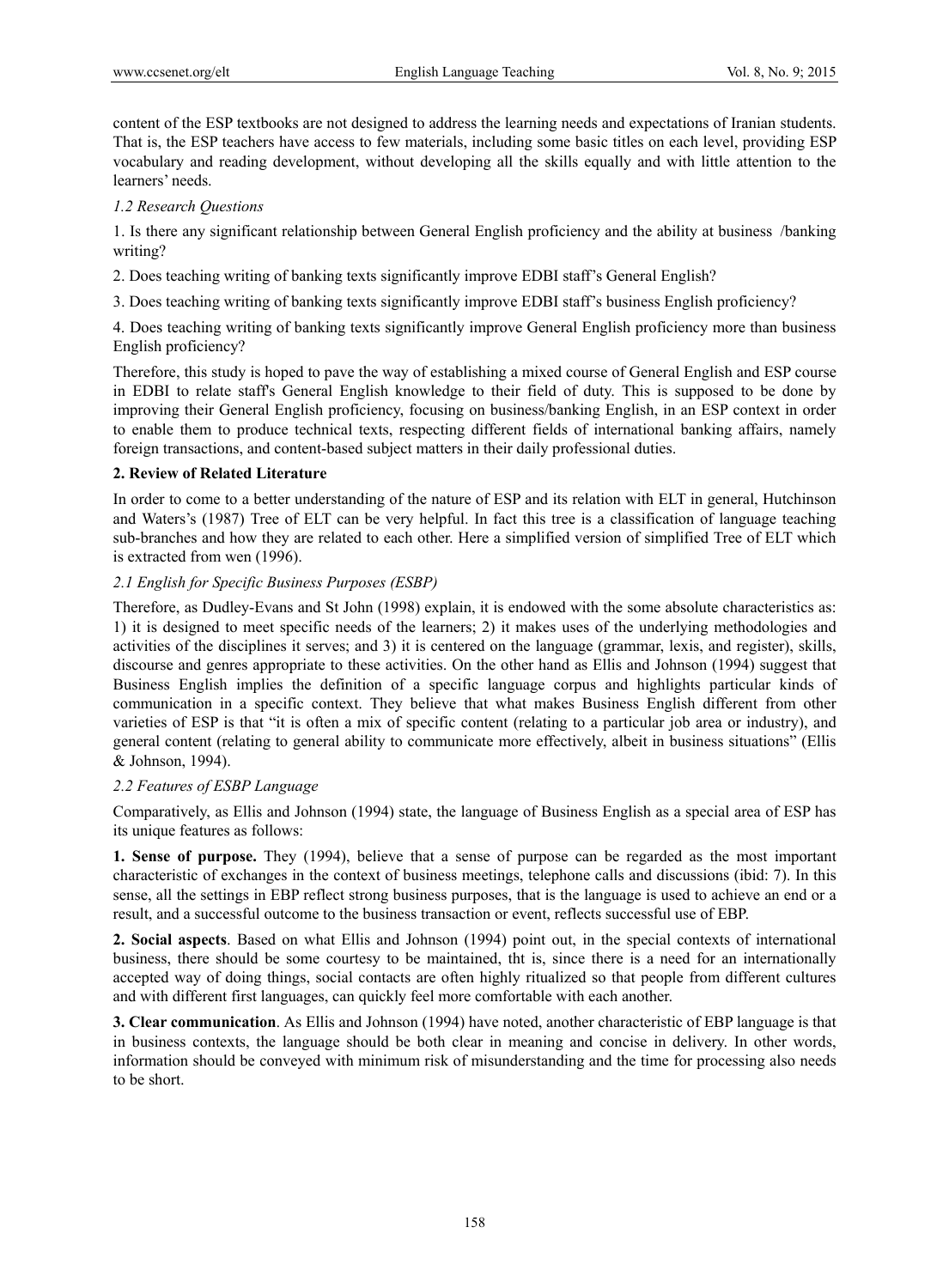# *2.3 Some Empirical Perspectives*

# 2.3.1 Studies on the Relationship between EFL and ESP

ESP as a developing branch of EFL, has increasingly expanded in Iran. As Atai (2000) points out, in our country, ESP can best be characterized in terms of EAP programs and the textbooks used in them, therefore EAP currently forms a significant part of curricula for all academic fields at university. These Courses are designed either parallel to their professional studies (called in-study courses) or after finishing their studies (post-study advanced EAP courses, for MA and PhD students). The content of these courses are based on students' future study requirements (e.g. writing academic papers) or related job requirements (e.g. writing official letters). But, based on the researches conducted on assessing the results of these programs, it seems that these courses have not been very successful in fulfilling their aims.

ESP teaching in Iran, as Yarmohammadi (2005) points out, can be characterized as "language for no specific purposes" since it follows no specific purpose in most of ESP contexts at Iranian Universities.

Another shortcoming of the materials presently used in Iranian ESP contexts is "the exclusive attention to the sentence level and consideration of the text as isolated units which results in the distortion of the nature of communication in ESP discourse" (Atai, 2000), therefore reduce their practicality in real, specialized contexts. One of the main reasons for such problems is that ESP materials in Iran are not designed based on needs analysis, which is the core concept of ESP, and therefore do not address learners needs and expectations.

# 2.3.2 The Differences and Similarities of ESP and General English

The nature of relationship between ESP and GE has been a controversial issue. Some educationalists and scholars believe that separating these two from each other is to some extent invalid (e.g. Bloor & Bloor, 1986  $\&$ Basturkmen, 2008). They argue that there are no appreciated structural differences between Special English and General English. In other words, specialization of ESP courses should not result in the complete separation of parts of the language. As Holme (1996) maintains, pieces of a language or skills cannot be hacked off expecting them to exist independently, because every discipline refers to others and all are built on the same basin of language. A science student who comes to grips with.

It seems a difficult task to draw a clear line where EGP courses stop and ESP courses start, they seem to be highly interrelated. It is generally accepted that specialist of any science field should properly use both ESP and EGP in order to communicate any specialized and non- specialized subject for professionally-oriented activities.

# **3. Methodology**

## *3.1 Participants*

To accomplish the present research, some (70) EDBI bank experts, working in Tehran branches and head-quarters whose job required learning English, did not have attendance and timing problem, and also were interested in participating in this project, were introduced to the researcher from different departments.

#### *3.2 Materials*

Different materials and proficiency tests were used in this study as follow:

#### 3.2.1 Instruments

The materials were selected from American English File 3 intermediate level (Oxenden, Latham-Koenig & Seligson, 2008). The reason for selecting this book as a reference for teaching GE was that, in each part of this book, all skills under study (i.e. reading, listening and writing) are included in form of different tasks.

For collecting data researcher has utilized two instruments including a Preliminary English Test (PET) which is a Cambridge university TESOL examination (2011) administrated as PET pre/post test, for assessing learners' General English proficiency progress, if any and a Business English certificate (BEC) test Level B1 (Uses a range of simple and some complex grammatical forms with a good degree of control. Errors do not impede) communication. As pre/post test , to determine their level of proficiency in business English on business writing ability before and after the treatment.

# 3.2.2 Procedure

In order to conduct the research and to verify the research hypotheses the following steps were taken: first, PET language proficiency test was administered to the learners to find out the homogeneity and GE proficiency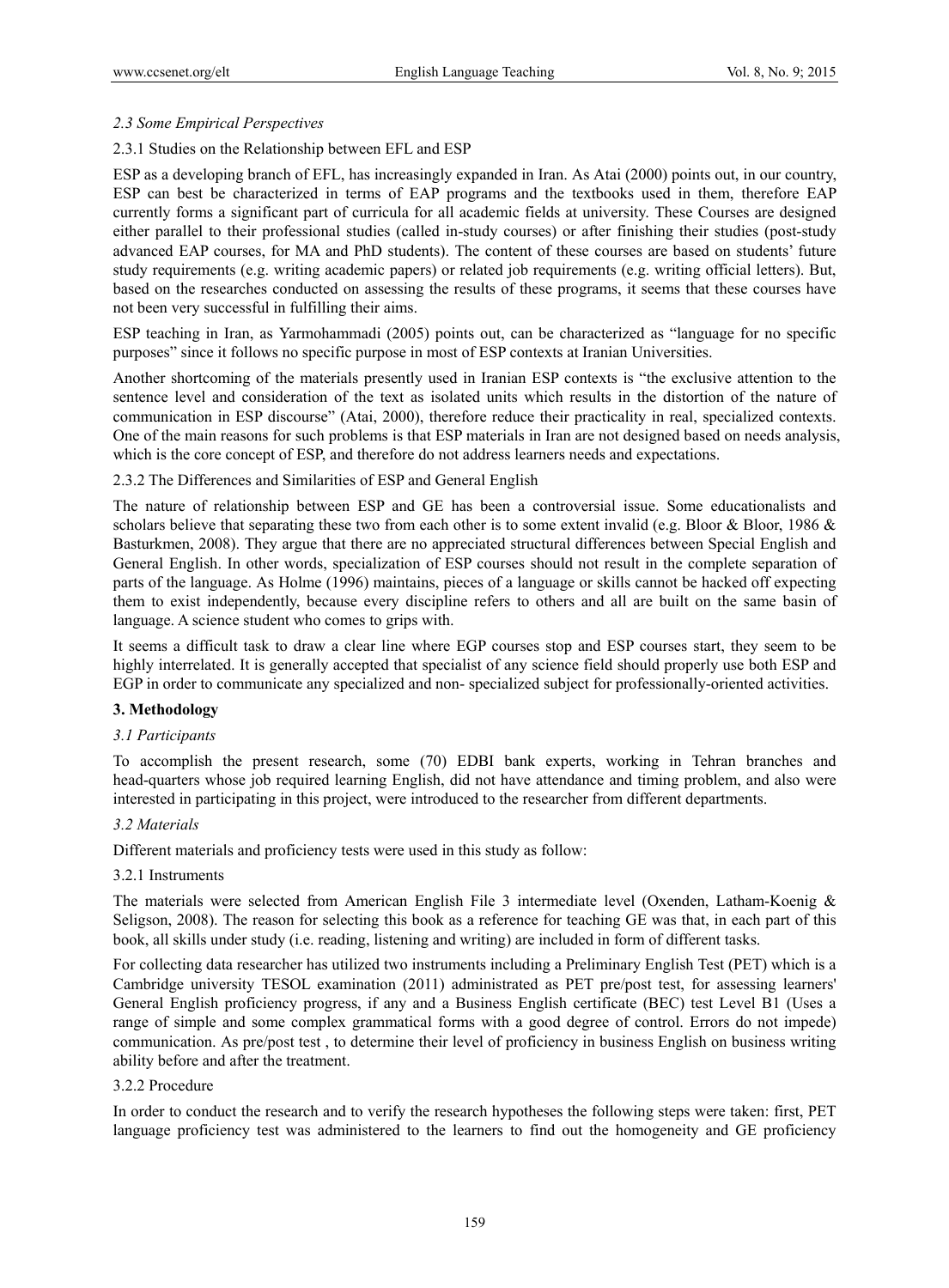pretest of the groups.

After data analyzing, 60 participants whose scores were at the modified percentile level, were divided into two groups as experimental groups (30 persons) and control group (30 persons). The rest of participants, whose scores were not at this modified range were dropped from the study, therefore two classes each consisting of 30 subjects were held. In the experimental group "A" the researcher taught ESBP paying attention to grammatical points and concerning language four skills. While using business and banking texts focusing on writing ability extracted from Business Result Intermediate (Grant et al., 2008) .The reason for selecting Business Result is that , because the selected units had close relations to technical writing in banking /business field and the level of these books were intermediate, which were suitable for our experimental group, Also Dudley-Evans' (1997) have claimed that ESP courses should be administrated to learners who are at least at Intermediate level of proficiency, and while in control group General English materials from American English File Student Book 3 (Oxenden, Latham-Koenig, & Seligson, 2008) were taught plus letter styles as informal and formal and e-mail writing .

Before treatment, the researcher gave BEC as a pretest to two groups and the results for every part as writing, reading and listening were computed separately, then experimental group received treatment and control group received placebo. Finally in order to evaluate the effect of separate units of language skills, as well as the overall GE proficiency effect on learners' technical writing ability, the two groups received a PET and BEC as post tests respectively for evaluating their GE and ESP level of proficiency following the treatment.

Examination. The main role of teacher was in selecting and creating the situation based on the learner's business/banking needs, interests and the language skill level and the classes were mostly learner-centered. in order to fulfill the objectives of this study, treatment was administrated by the author himself, who besides being familiar with language teaching techniques and knowing English language, as a MA student of EFL and due to the several years of English teaching experience, is also expert in the specialist field under study, that is banking. This obviated the need to have a subject specialist as a co-teacher, as a result the author did not face difficulties of coordinating subject and language teachers and also time and costs were economized a great deal. Familiarity with the needs of the organization and staff, who are author's co-workers, through informal interviews before starting the treatment, has given the author the opportunity to select the most relevant and appropriate materials.

The subjects, in the Control group (B), received 15 sessions (3 in a week) of 90 minutes placebo just on general English (GE). In this group, the researcher carried on a general English course extracted from Select reading book (Gundersen, 2002). According to Erick Gunderson the author of Select reader, Select reading approach exposing learner to a variety of text types and genres helps them develop more effective reading skills. Also readers sharpen their reading, vocabulary building when skills work is tied directly to the content and language of each reading passage. And finally, reading helps student develop writing skills, while writing experience helps students become better readers, so goods readers make good writers (Gundersen, 2002).

# 3.2.3 Design

The design for this study was an experimental one or more specifically as Farhady (2011), puts it, a quasi-experimental research, since except for the selection of subjects which was not based on randomization.

#### 3.2.4 Data Analysis

The data gathered in this study was the result of administering 4 tests; Two pre and post PET tests , and two Pre and post BEC tests. In order to interpret the data, the following oprations were carried out.

A) Homogeniety of the subject population was studied.

B) The correlation coefficients of the scores obtained in the PET and BEC tests were calculated through Cronbach's alpha.

C) Two paired smaples T-tests were used to indentify the improvements of the subjects after the treatment.

#### **4. Results**

The research questions posed in this study were analyzed through the parametric statistical analyses of Pearson's correlation coefficient and Paired samples T-test. That is why the researcher had to confirm assumptions of Normality through considering the Skewness and Kurtosis. In addition to Skewness and Kurtosis, another test of homogeneity, F max, was also carried out to re-confirm the homogeneity of the population under study.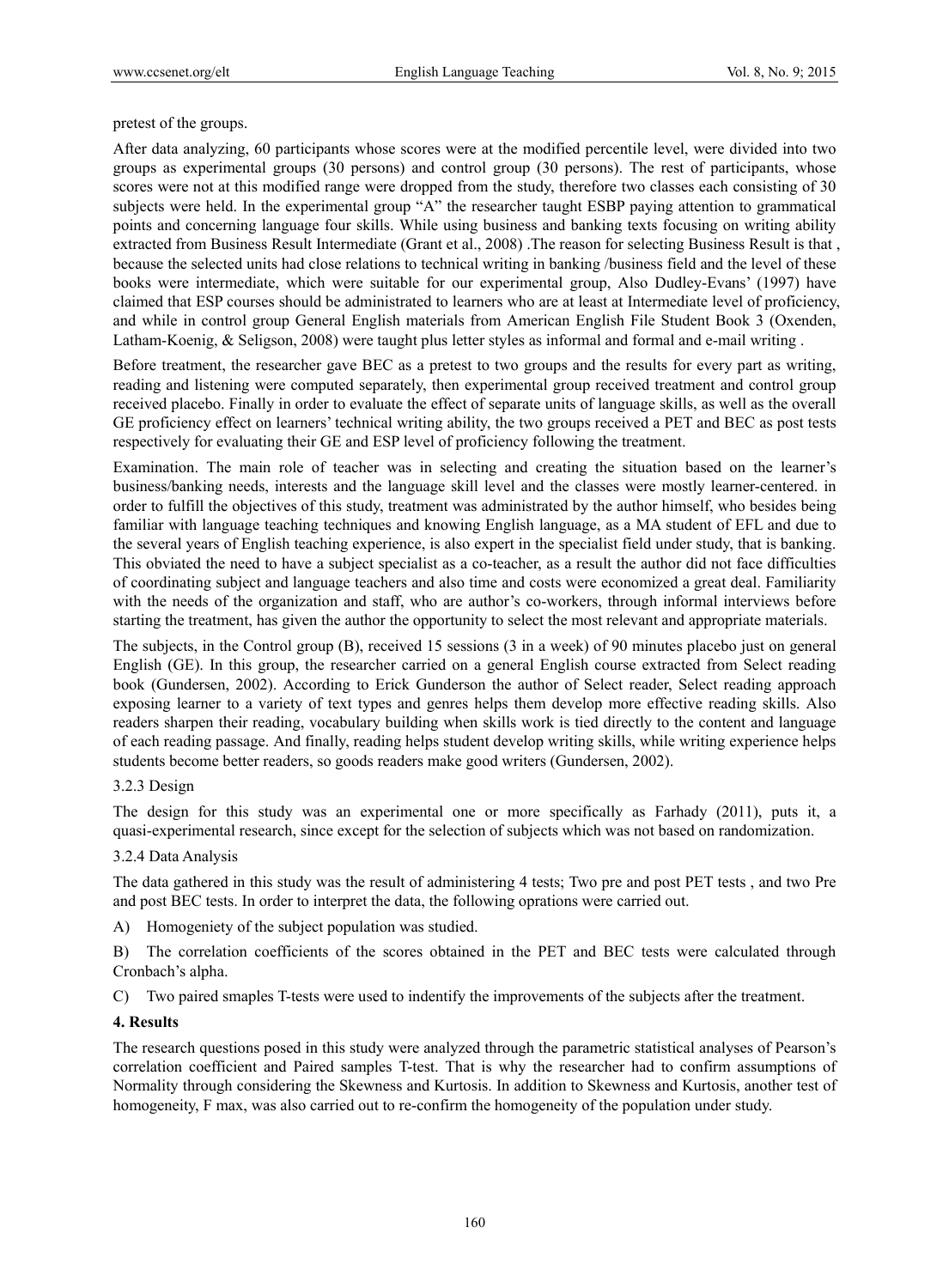# *4.1 Homogeneity Test*

In addition to the tests of normality, the researcher proved that the subjects enjoyed the same level of general language proficiency prior to the administration of the treatment. It should be mentioned that this operation was not necessary as the plots and the tests of normality were sufficient; however, this operation was also included to assure a more reliant result. The descriptive statistics were carried out for the two groups, the control and the experimental, in order to pave the way to compare the mean scores of theirs. As displayed in Table 5 the experimental (M = 77.583, SD = 13.87) and control (M = 66.71, SD = 25.73) groups showed different means on the PET test.

# Table 1. Descriptive statistics PET by groups

|              | N  | Mean    | Std. Deviation | Variance |
|--------------|----|---------|----------------|----------|
| Experimental | 30 | 48.9667 | 25.91296       | 671.482  |
| Control      | 30 | 51.6000 | 24.69343       | 609.766  |

In order to test the required assumption of homogeneity of the variance of the two groups, Hartley's *Fmax* test was carried out (Formual 1). in order to carry out this statistical operation, the bigger variance value is divided by the smaller one. If the Fmax is close to 1, the homogeneity of the variance of the two group can be concluded. The statistic 1.101, which is very close to 1, showed that the researcher was safe in concluding that the data depicted the homogeneity of variance for the two group.

$$
F \text{ max} = 671.482/609.766 = 1.01 \tag{1}
$$

# *4.2 Testing Research Null Hyphetetis*

After fulfilling the assumptions of parametric statistical tests, below the statistical operations carried out for this data is provided.

# 4.2.1 Research Question 1

**H01**: There is no relationship between General English proficiency and the ability at business writing.

In order to find out if, *there is any relationship between General English proficiency and the ability at business writing (research question 1),* a Pearson correlation test was run. The variables for this test included the learners' scores in their PET (general English proficiency test for intermediate level learners) and their pre and post test BEC writing scores. The Pearson correlation coefficient between the subjects' general English proficiency test scores and their Business English writing proficiency for the pre-test was 0.697 at 0.000 level of significance (P<0.05), indicating a positive, and large correlation between learners' General English proficiency scores and their Business English writing proficiency for the pre-test. In order to determine how much variance these two variables share, the coefficient of determination for these two variables is determined through squaring the r value (multiply it by itself). To convert this to 'percentage of variance', it is multiplied by 100. The percentage of the coefficient of determination for these variables is 69%.

In the meantime, The Pearson correlation coefficient between the subjects' general English proficiency test scores and their Business English proficiency test writing for the post-test was 0.659 at 0.000 level of significance (P<0.05), indicating a positive correlation between learners' General English proficiency scores and their Business English proficiency writing post-test scores. In order to determine how much variance these two variables share, the coefficient of determination for these two variables is determined through squaring the r value (multiply it by itself). To convert this to 'percentage of variance', it is multiplied by 100. The percentage of the coefficient of determination for these variables is 65%.

The relationship between general English level of proficiency (as measured by the PETALL) and Business English writing level of Proficiency (as measured by the wripre BEC and writingpost BEC) was investigated using Pearson product-moment correlation coefficient. Preliminary analyses were performed to ensure no violation of the assumptions of normality.There was a strong, positive correlation between the two variables, *r* = 0.697,  $n = 60$ ,  $p < .0005$ , with high levels of general English proficiency associated with high levels of business English proficiency for the BEC writing pre-test. There was also a strong, positive correlation between the two variables,  $r = 0.659$ ,  $n = 60$ ,  $p < .0005$ , with high levels of general English proficiency associated with high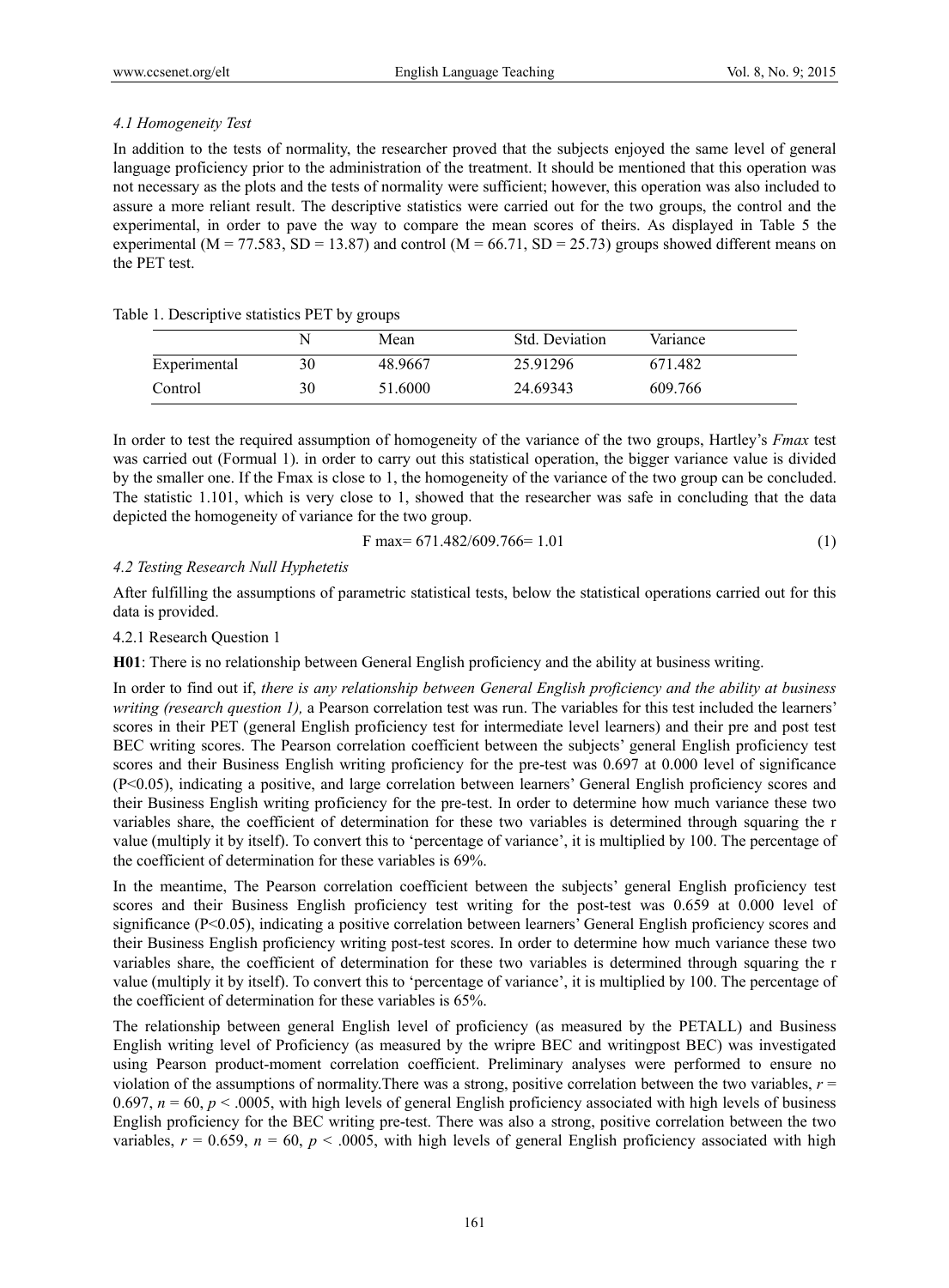levels of business English writing proficiency for the BEC post-test. Thus the first null hypothesis is rejected.

|               |                     | wriprBEC  | WritingpostBEC | PETALL |
|---------------|---------------------|-----------|----------------|--------|
| <b>PETALL</b> | Pearson Correlation | $.697***$ | $.659^{**}$    |        |
|               | Sig. (2-tailed)     | .000      | .000           |        |
|               | N                   | 60        | 60             | 60     |

Table 2. Correlation test

\*\*. Correlation is significant at the 0.01 level (2-tailed).

# 4.2.2 Research Question 2

**H02**. Teaching writing of banking texts does not significantly improve EDBI staff's General English.

In order to study the null hypothesis, teaching English writing of banking texts does not significantly improve EDBI staff's General English, the improvement of the experimental group's General English before and after the treatment, was studied through a Paired samples t-test. In so doing, the researcher compared the difference between the PET test scores before and after the treatment. The results are presented in the tables below.

According to Table 4.7, the probability value is 0.018 (Table 3) for the experimental group. As this value is less than .05, it can be concluded that there is a significant difference between the scores after and before the treatment.

In order to find out which set of scores is higher (Pre-test and Post-Test, the Mean scores for each of the two sets of scores is studied. The mean business English proficiency score for the pretest is 77.05 and the mean score for the post-test is 82. 08 (Table 3). Therefore, we can conclude that there was a significant increase in the mean scores from Time 1 (prior to the treatment) to Time 2 (after the treatment). This difference does not seem to have been taken place by chance. To put it in a nutshell, A paired-samples t-test was conducted to evaluate the impact of the treatment on students' PET test scores. There was a statistically significant increase in general English proficiency of the subjects (as measured through PET test) from Pretest ( $M = 77.5$ ,  $SD = 12.93$ ) to Post-test ( $M =$ 82.08,  $SD = 17.82$ ),  $t(29) = -2.500$ ,  $p < 0.005$  (two-tailed). The mean increase in general English proficiency scores is 5.3 with a 95% confidence interval ranging from -9.15 to -0.915 (Table 3). Therefore, the null hypothesis is rejected.

|               | Mean  |                                           |        | <b>Standard Deviation</b> |  |  |
|---------------|-------|-------------------------------------------|--------|---------------------------|--|--|
| Pretest exp.  | 77.05 |                                           |        | 12.93                     |  |  |
| Posttest exp. | 82.08 |                                           |        | 17.82                     |  |  |
|               | Df    | 95% Confidence Interval of the Difference |        |                           |  |  |
|               |       | Lower                                     | Upper  |                           |  |  |
| Pair 1        | 29    | $-9.151$                                  | $-915$ | $-0.2500$                 |  |  |

Table 3. Paired samples T-test for the experimental group

The same procedure was run for the control group in order to study the improvement of control group's General English before and after the placebo. This was carried out through a Paired samples t-test. In so doing, the researcher compared the difference between the PET test scores before and after the treatment. The results are presented in the tables below.

According to Table 4, the probability value is 0.661 for the control group. As this value is bigger than.05, it can be concluded here is no statistically significant difference between your two conditions, pre and post tests.

In this way, we can conclude that there is a statistically significant difference between mean scores on generally proficiency test (PET) between experiment and control groups. In this way, it can be concluded that the null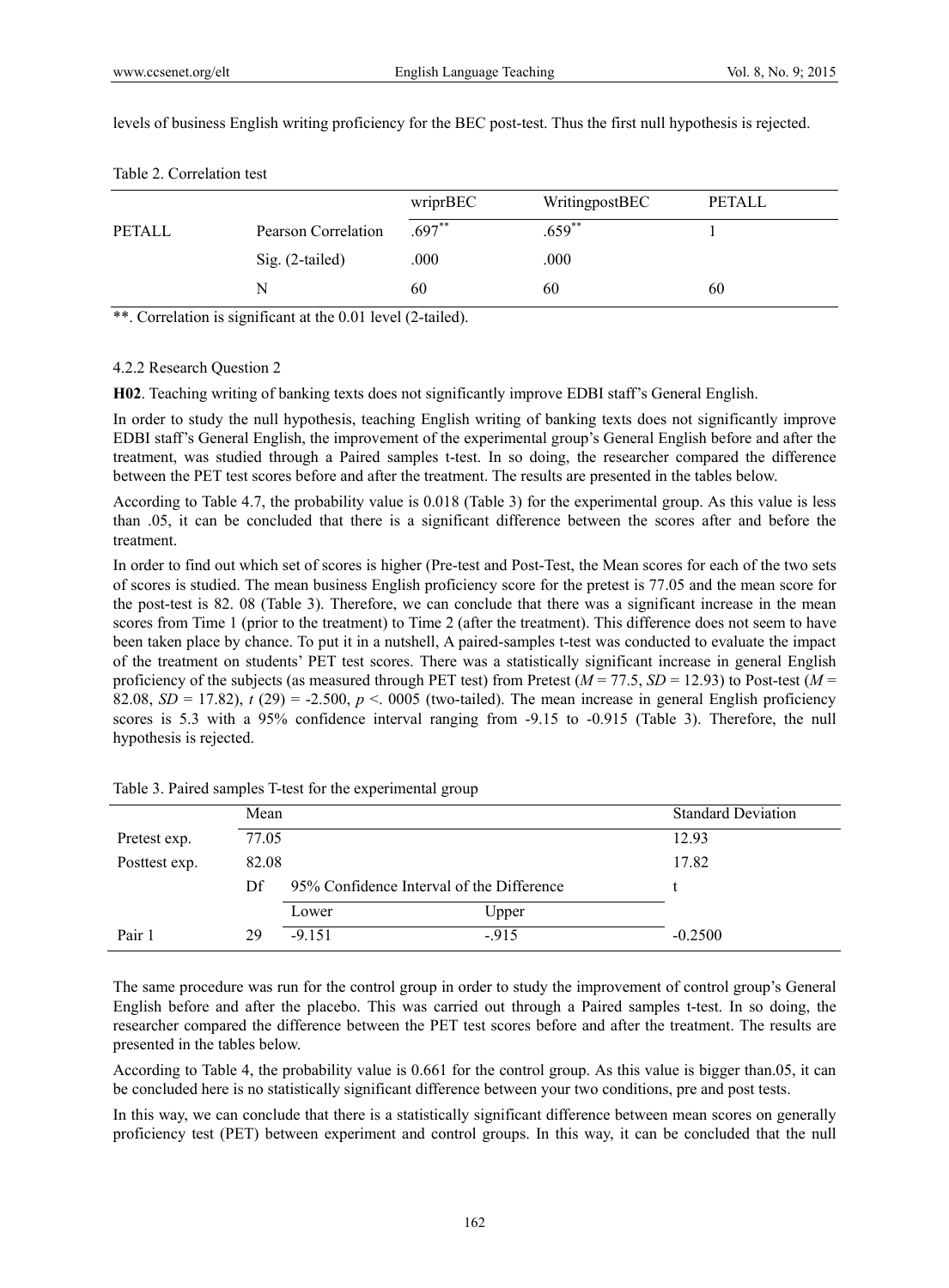hypothesis for this research question is rejected, and teaching English writing of banking texts does significantly improve EDBI staff's General English.

|                        | Mean  |                                           |  |       |  | <b>Standard Deviation</b> |                 |  |  |
|------------------------|-------|-------------------------------------------|--|-------|--|---------------------------|-----------------|--|--|
| Pretest exp.           | 65.25 |                                           |  |       |  | 24.68                     |                 |  |  |
| Posttest exp.          | 64.90 |                                           |  |       |  | 25.97                     |                 |  |  |
|                        | Df.   | 95% Confidence Interval of the Difference |  |       |  |                           | $Sig(2-tailed)$ |  |  |
|                        |       | Lower                                     |  | Upper |  |                           |                 |  |  |
| Pair 2 (control group) | 29    | $-1.266$                                  |  | 1.966 |  | 0.443                     | 0.661           |  |  |

Table 4. Paired samples T-test for the control group

## 4.2.3 Research Question 3

**H03.** Teaching writing of banking texts does not significantly improve EDBI staff's business English proficiency.

In order to test the null hypothesis, teaching writing of banking texts does not significantly improve EDBI staff's business English proficiency, Paired samples t-tests were run. First, the test was run for the experimental group. The results are presented in the tables below. The probability value is .000 (Table 5) for the experimental group. As this value is less than.05, it can be concluded that there is a significant difference between the scores after and before the treatment.

In order to find out which set of scores is higher (Pre-test and Post-Test, the Mean scores for each of the two sets of scores is studied. The mean business English proficiency score at Time 1 is 67.66 and the mean score at Time 2 is 82.08 (Table 5). Therefore, we can conclude that there was a significant increase in the mean scores from Time 1 (prior to the treatment) to Time 2 (after the treatment). This difference does not seem to have been taken place by chance. To put it in a nutshell, A paired-samples t-test was conducted to evaluate the impact of the treatment on students' scores on the Business English Proficiency. There was a statistically significant increase in business English proficiency scores from Pretest ( $M = 67.66$ ,  $SD = 13.24$ ) to Post-test ( $M = 82.08$ ,  $SD = 17.82$ ), *t*  $(29) = -7.231$ ,  $p < 0005$  (two-tailed). The mean increase in business English proficiency scores is 14.42 with a 95% confidence interval ranging from  $-18.49$  to  $-10.33$  (Table 5). Therefore, Ho<sub>3</sub> is rejected.

The same test was also run for the control group. The results are presented in Table 6, below. The probability value is .059 for the control group. As this value is more than 0.05, it can be concluded that there is not a significant difference between the scores after and before the placebo.

A paired-samples t-test was conducted to evaluate the impact of the placebo on students' scores on the business English proficiency (Table 4.8). There was a statistically insignificant increase in business English proficiency scores from Time 1 ( $M = 56.91$ ,  $SD = 56.01$ ) to Time 2 ( $M = 57.73$ ,  $SD = 26.79$ ),  $t(29) = -1.96$ ,  $p > 0.0005$ (two-tailed). In this way, the researcher is safe to conclude that teaching of business English writing could significantly improve EDBI staff's business English proficiency.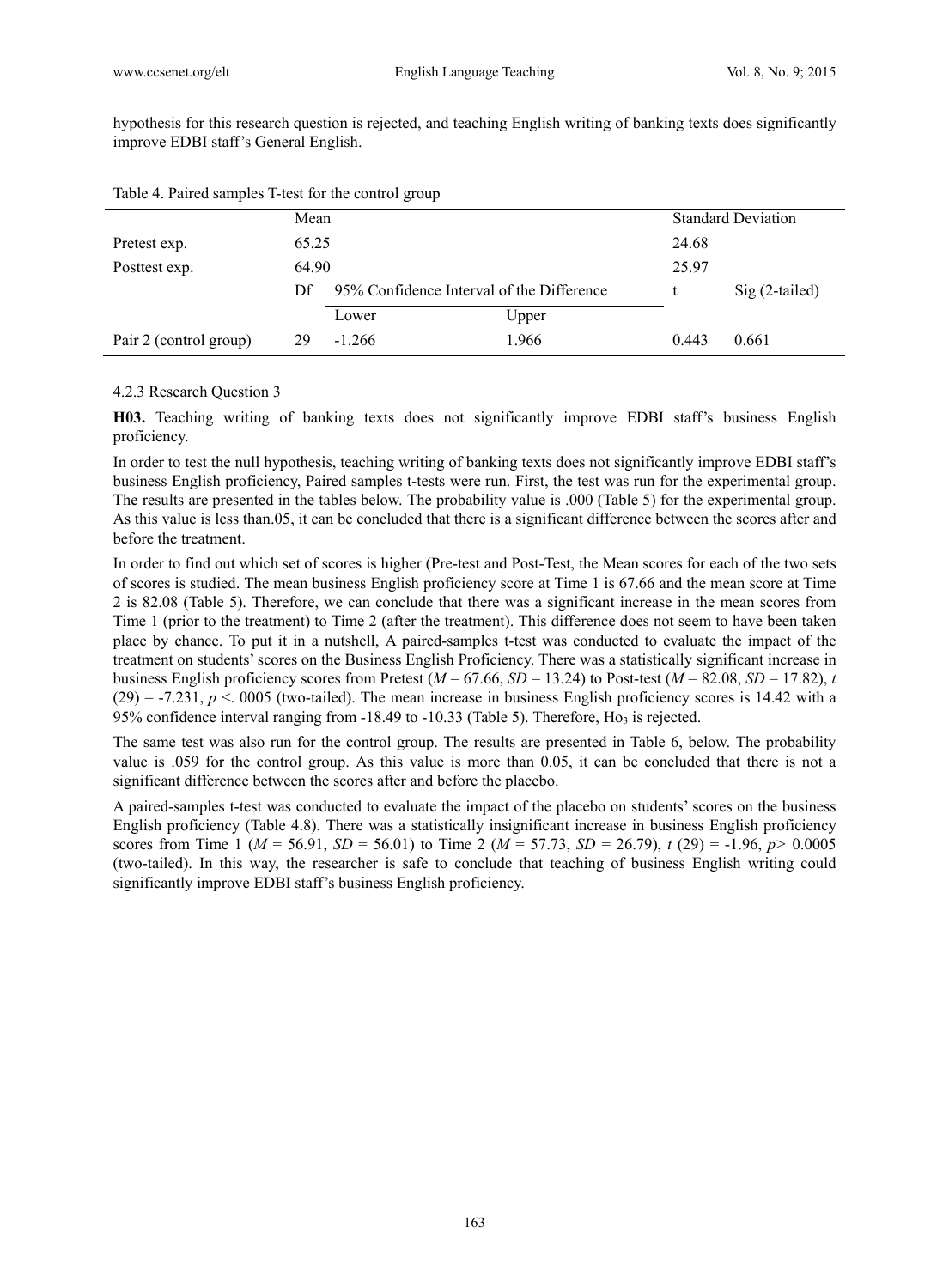|                              | Mean  | Std. Deviation    |                         |                      |          |    |              |
|------------------------------|-------|-------------------|-------------------------|----------------------|----------|----|--------------|
| Experimental group pre-test  | 67.66 | 13.24             |                         |                      |          |    |              |
| Experimental group post-test | 82.08 | 17.82             |                         |                      |          |    |              |
|                              | Mean  | Std.              | 95% Confidence Interval |                      |          | Df | Sig.         |
| Pair 1                       |       | of the Difference |                         |                      |          |    | $(2-tailed)$ |
| <b>EXPRE - EXPPOST</b>       | 1.44  | 10.91             | Lower<br>$-18.49420$    | Upper<br>$-10.33913$ | $-7.231$ | 29 | 0.000        |

#### Table 5. Paired samples T-test for the experimental group

## Table 6. Paired samples T-test for the control group

|                                     |           | Mean Std. Deviation |         |                                                                 |  |              |
|-------------------------------------|-----------|---------------------|---------|-----------------------------------------------------------------|--|--------------|
| Control group pre-test 67           |           | 26.01               |         |                                                                 |  |              |
| Control group post-test 57.73 29.79 |           |                     |         |                                                                 |  |              |
|                                     |           |                     |         | Mean Std. Deviation 95% Confidence Interval of the Difference T |  | Df Sig.      |
| Pair 1                              |           |                     |         |                                                                 |  | $(2-tailed)$ |
|                                     | 0.81 2.27 |                     | Lower   | Upper                                                           |  | 1.96 29 0.59 |
|                                     |           |                     | $-1.66$ | 0.03                                                            |  |              |

## 4.2.4 Research Question 4

**H04.** Teaching writing of banking texts does not significantly improve General English proficiency more than business English proficiency.

In order to study hypothesis 4, the effect size of teaching writing of banking texts had to be studied. As stated in 4.2.2 and 4.2.3, the treatment, teaching writing of banking texts, had significant and meaningful effect on subjects' general English scores and their Business English scores, as well. Nonetheless, In order to calculate the effect size for the treatment, the eta square was calculated. The eta square for this difference in the means for the effect of teaching banking writing on subjects' general English scores was 0.17. According to Cohen (Cited in Pallant, 2011), it can be concluded that there is a small effect in the general English scores -measured through PET test- obtained before and after the treatment.

In order to calculate the effect size for the treatment on the business English of the subjects, the eta square was calculated. The eta square for this difference in the means was 2.40. According to Cohen (cited in Pallant, 2011), it can be concluded that there is a large effect, with a substantial difference in the business English proficiency scores obtained before and after the treatment. Obviously, it can be concluded that the effect of the treatment for the development of business English writing has been bigger. In this way, the researcher is safe to conclude that teaching of banking writing has a bigger effect on the improvement of subjects' business English.

# **5. Conclusion**

Data analysis proved that the population under study was homogeneous; however, as convenience sampling was put into use, due to the limitations, the findings of this study are limited to the population under study. It is not therefore suggested to expand these findings to other populations.

The results obtained through the Correlation test for the first research question could obviously show that there was a correlation between subjects' general English proficiency and their business writing proficiency (Table 2).

As with the second research question, results obtained through the independent t-test indicated that there was a significant difference between the experimental and control groups' mean scores on pre and posttests (Table 3). However, for the control group (Table 4), no significant difference was observed. Therefore, it can be concluded that teaching writing of banking texts significantly improved EDBI staff's General English.

The third hypothesis was also studied through another T-test. The results showed that there was a significant difference between the experimental groups' mean scores on the pre and posttests (Table 5). However, for the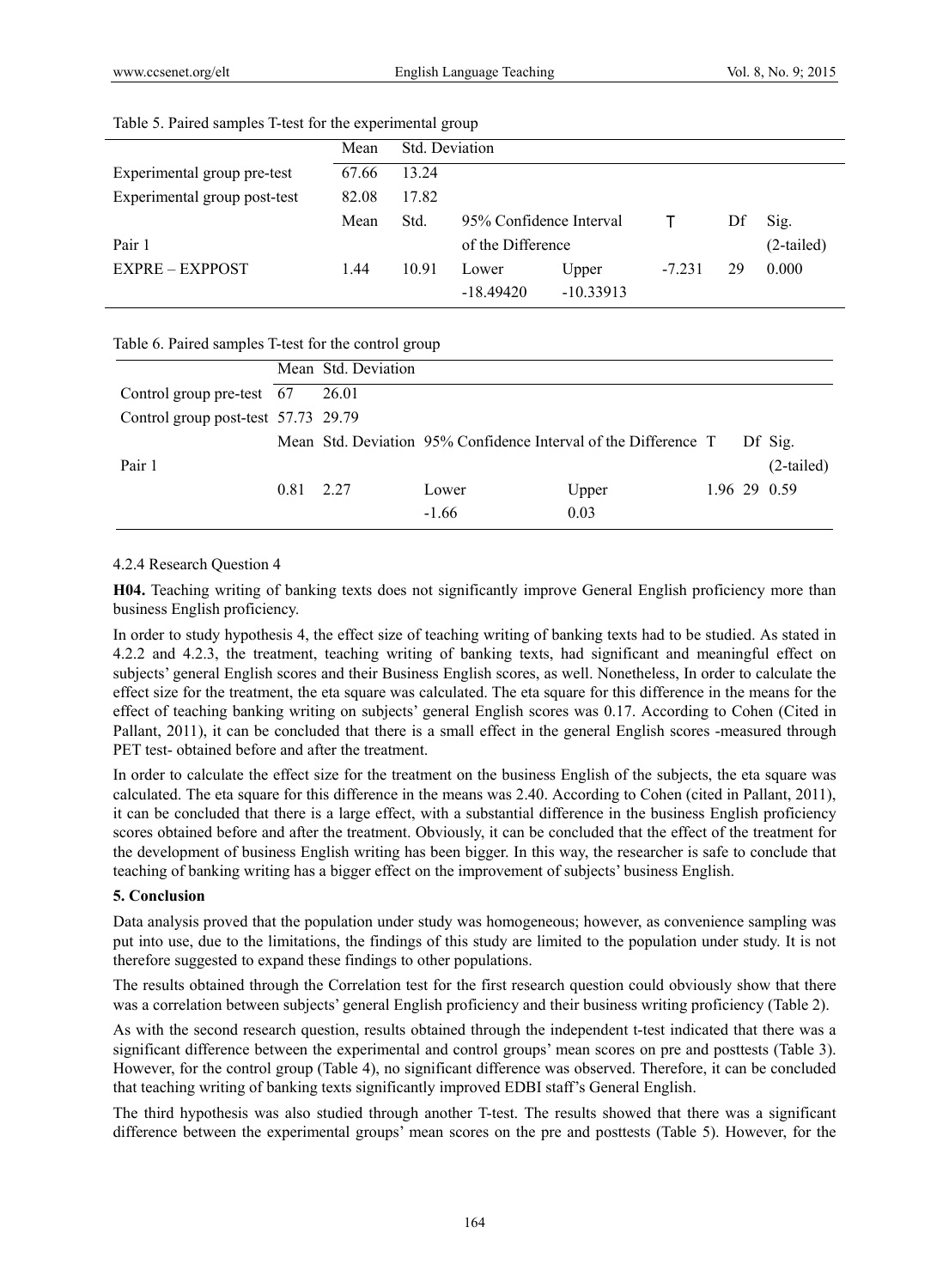control group (Table 6), no significant difference was observed. Therefore, it can be concluded that teaching writing of banking could significantly improve EDBI staff's Business English proficiency.

As with the fourth hypothesis, the eta square for the difference in the means for the effect of teaching banking writing on subjects' general English scores, as well as their business English scores, were calculated. It was found out that the effect of teaching business English writing on the experimental group's business English proficiency was bigger.

In this way, it can be concluded, on the one hand, that teaching business English writing has been effective on both General and business English of subjects. Nonetheless, the means of the experimental group, along with their effect size, show a bigger effect on business English.

Ellis and Johnson (1994) suggest that Business English implies the definition of a specific language corpus and highlights particular kinds of communication in a specific context. This fast growing branch of ESP (Dudley-evans, 1994), is a special area of English language that ESP has its unique features. The findings of this study support this idea in the way that the findings show that those who take use of business English materials do improve their business English writing as a results of the EBP they receive.

## **References**

- Atai, M. R., & Tahririan, M. H. (2003). Assessment of the status of ESP in the Iranian higher education system. In proceeding of *LSP, communication, culture and knowledge Conference*.UK: Guilford University.
- Barnard, R., & Zemach, D. (2003). Materials for specific purposes. In B. Tomlinson (Ed.), *Developing materials for language teachers* (pp. 306-325). London: Cromwell Press.
- Basturkmen, H. (2006). *Ideas and options in English for specific purposes*. Mahwah, NJ: Lawrence Erlbaum
- Basturkmen, H. (2010). *Developing courses in English for specific purposes.* Basingstoke, UK: Palgrave Macmillan. http://dx.doi.org/10.1057/9780230290518
- Bloor, M., & Bloor, T. (1986). *Languages for specific purposes: Practice and theory* (occasional paper no. 19). Dublin: Trinity College.
- Dudley-Evans, T., & St John, M. J. (1998). *Developments in ESP: a multi-disciplinary approach.* Cambridge: Cambridge University Press.
- Dudley-Evans, T. (2001). *English for specific purposes*. Cambridge: Cambridge University Press. http://dx.doi.org/10.1016/S0889-4906(01)00034-5
- EDBI. (1391). *In Annual of Export Development Bank of Iran*. Retrieved June 17, 2014, from http://en.edbi.ir/lang-en/EDBI-At-a-Glance/default.edbi
- Ellis, R. (1997). The empirical evaluation of language teaching materials. *ELT Journal, 51*(1), 36-42. http://dx.doi.org/10.1093/elt/51.1.36
- Ellis, M., & Johnson, C. (1994). *Teaching business English*. Oxford: Oxford University Press.
- Farhady, H. (1994). On the specificity of purpose in ESP. In A. Miremadi (Ed.), the *proceedings of the second conference on theoretical and applied linguistics* (pp. 63-82). Tehran: Allameh Tabatabai University Press.
- Farhady, H. (2005). Reflections on and directions for ESP materials development in SAMT. In G. R. Kiany & M. Khayamdar (Eds.), *Proceedings of the First National ESP/EAP Conference, 3,* (pp. 2-32). Tehran: SAMT Publications.
- Gan, H. (1996). *English for International Business Communication*. Shanghai: Shanghai Science and Technology Press.
- Grant, D., Beade, K., Duckworth, M., & Holloway, M. (2008). *Business Result Pre-intermediate and Intermediate*. Oxford: Oxford University Press
- Gundersen, L. L. E. (2002). *Select reading book*. Oxford: Oxford University Press.
- Holme, R. (1996). *ESP ideas: Recipes for teaching professional and academic English.* Essex, England: Longman.
- Hutchinson, T., & Waters, A. (1987). *English for specific purposes: A learning-centered approach.* Cambridge: Cambridge University Press. http://dx.doi.org/10.1017/CBO9780511733031